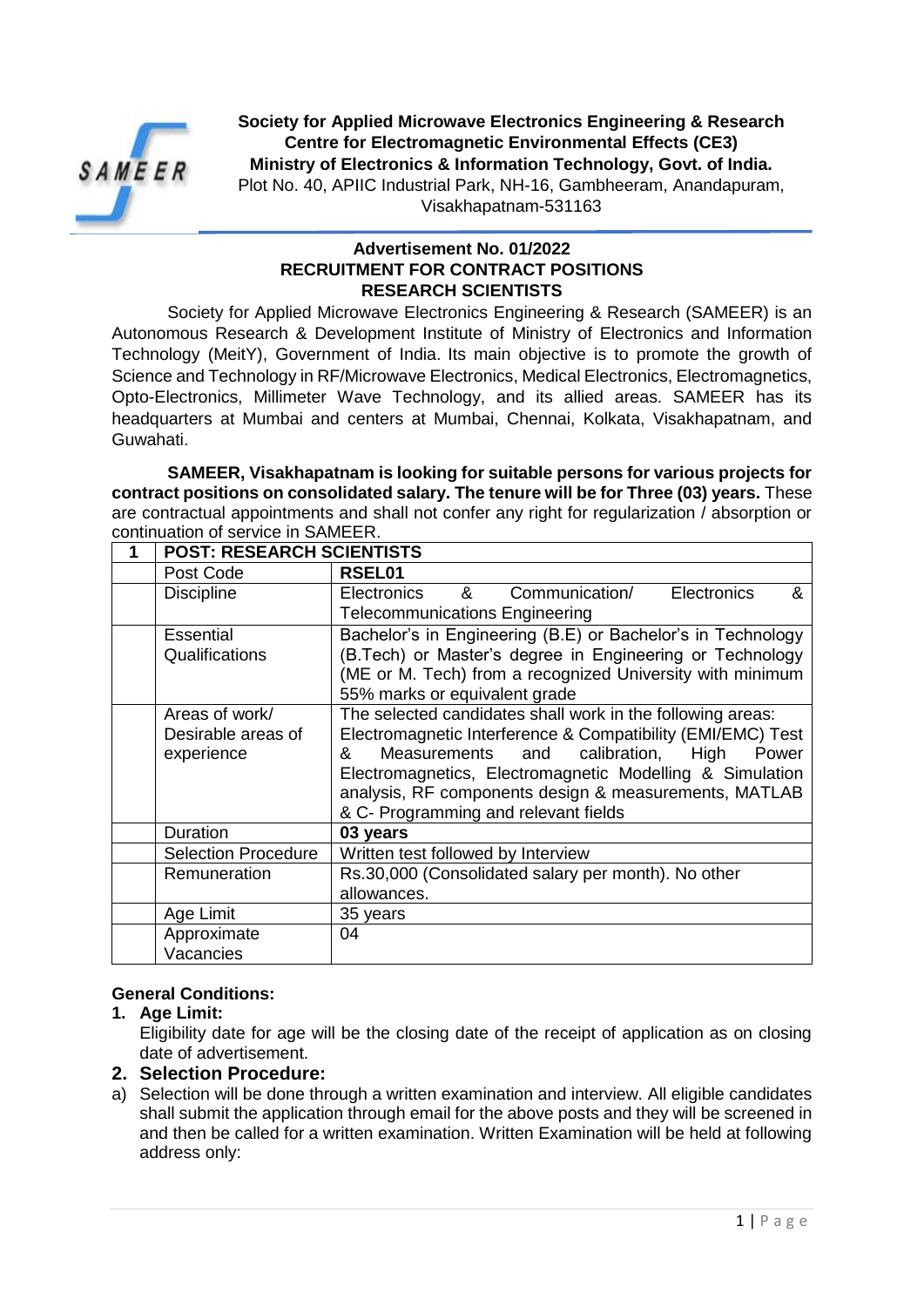# **SAMEER – Centre for Electromagnetic Environmental Effects (CE3), Plot No. 40, APIIC Industrial Park, NH-16,**

### **Gambheeram Village, Anandapuram, Visakhapatnam-531163**

- b) Scheme of written examination shall be objective type and will be based on GATE syllabus.
- c) Only the shortlisted candidates for the posts (based on merit position) who have qualified the written examination shall be called for interview.
- d) The final selection of eligible candidates is based on performance of the candidates in the Academic, in the written examination and in interview and verification of documents submitted by the candidates. It is mandatory to appear in the interview for selection.

#### **3. How to Apply:**

- a) Before applying, Candidates are advised to go through this advertisement carefully in detail for determining their eligibility as per laid down criteria for the post.
- b) Candidates possessing the requisite qualification on the cut-off date are only eligible to apply.
- c) The admission at all the stages of the examination will be purely provisional subject to satisfying the prescribed eligibility conditions.
- d) Candidates are advised to go through the guidelines for filling up the application form carefully.
- e) The application shall be treated complete only if all the mandatory fields are completed successfully. If the application is not submitted or otherwise incomplete, his/her candidature will summarily be rejected.
- f) Each candidate shall affix his/her recent colour passport size photograph, his/her signatures at appropriate space provided in the Application Form.
- g) The interested candidates are requested to register via the **online registration** form available at **https://forms.gle/1fSuUwZxbZECFjAb7** on **or before 22nd APRIL** Registration is mandatory to participate in Recruitment process. Any queries may be mailed to email: **sce3recruitments@gmail.com 2022. Please upload following self-attested documents during the online registration.**
	- a) Filled Application form
	- b) Certificate of Date of Birth (issued by Municipality etc or Matriculation/High School/SSC Certificate)
	- c) Certificates of Educational qualification, which makes him/her eligible for applying for the post.
	- d) Photo id proof
	- e) Certificates of Higher Educational qualification if any
	- f) Certificate for seeking age relaxation, if applicable
	- g) No Object Certificate (NoC) from the present employer, if applicable

### **Note: - Candidates need to bring all the above self-attested documents for Interview only. Not required to send documents through post/courier to SAMEER.**

## **4. Verification of documents:**

Verification of requisite documents will be done at the time of the interview. Candidate will be interviewed only after verification of original documents to ascertain their eligibility for the post. Only short- listed candidates will be called for interview and document verification. Mere fulfilling of requirement as laid down in the advertisement does not qualify a candidate to be called for personal interaction/interview.

#### **5. Interview:**

Shortlisted candidates shall be intimated about the date and venue through SMS/email communications to the registered email ID/Mobile phone by SAMEER.